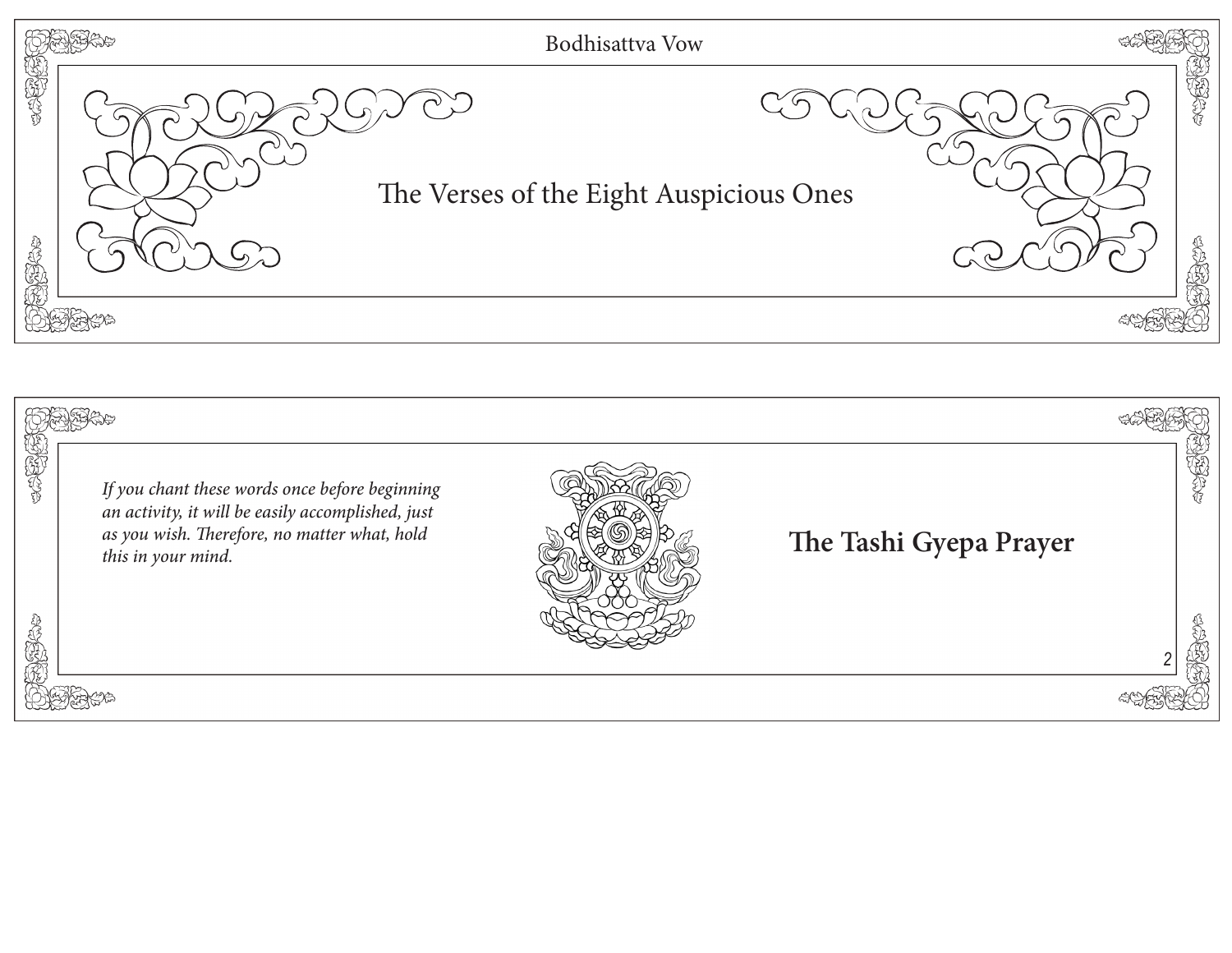

**KÜN LA GONG PA GYA CHHER DRAK PA CHEN**

Künla Gongpa Gyacher Drakpachen,

**LHÜN PO TAR P'HAK TSAL DRAK PAL DANG NI** Lhünpotar Phaktsal Drakpal,

*4*

## :

SERIES S

通代学

SCARCES CO.

成化学

F) SPACTS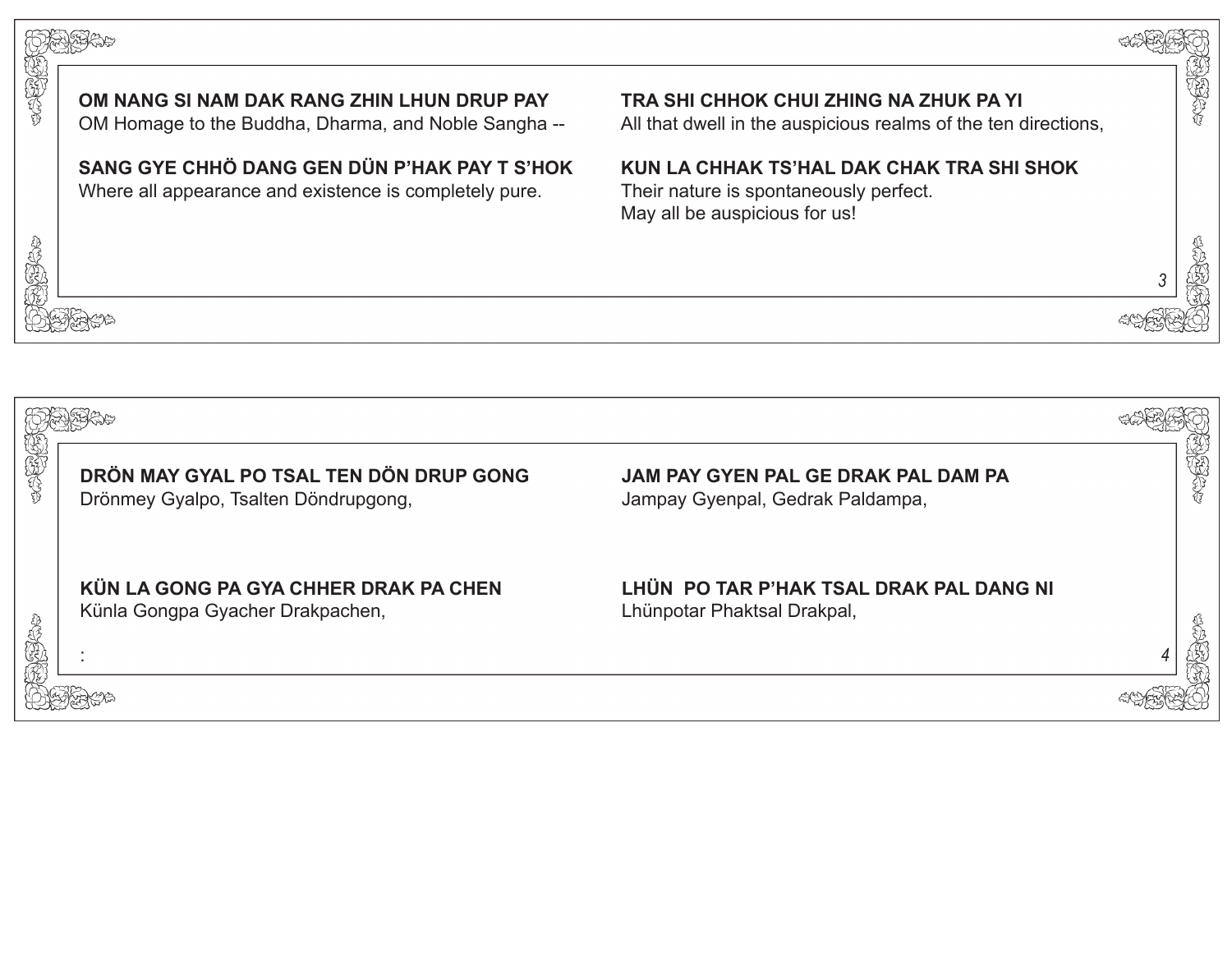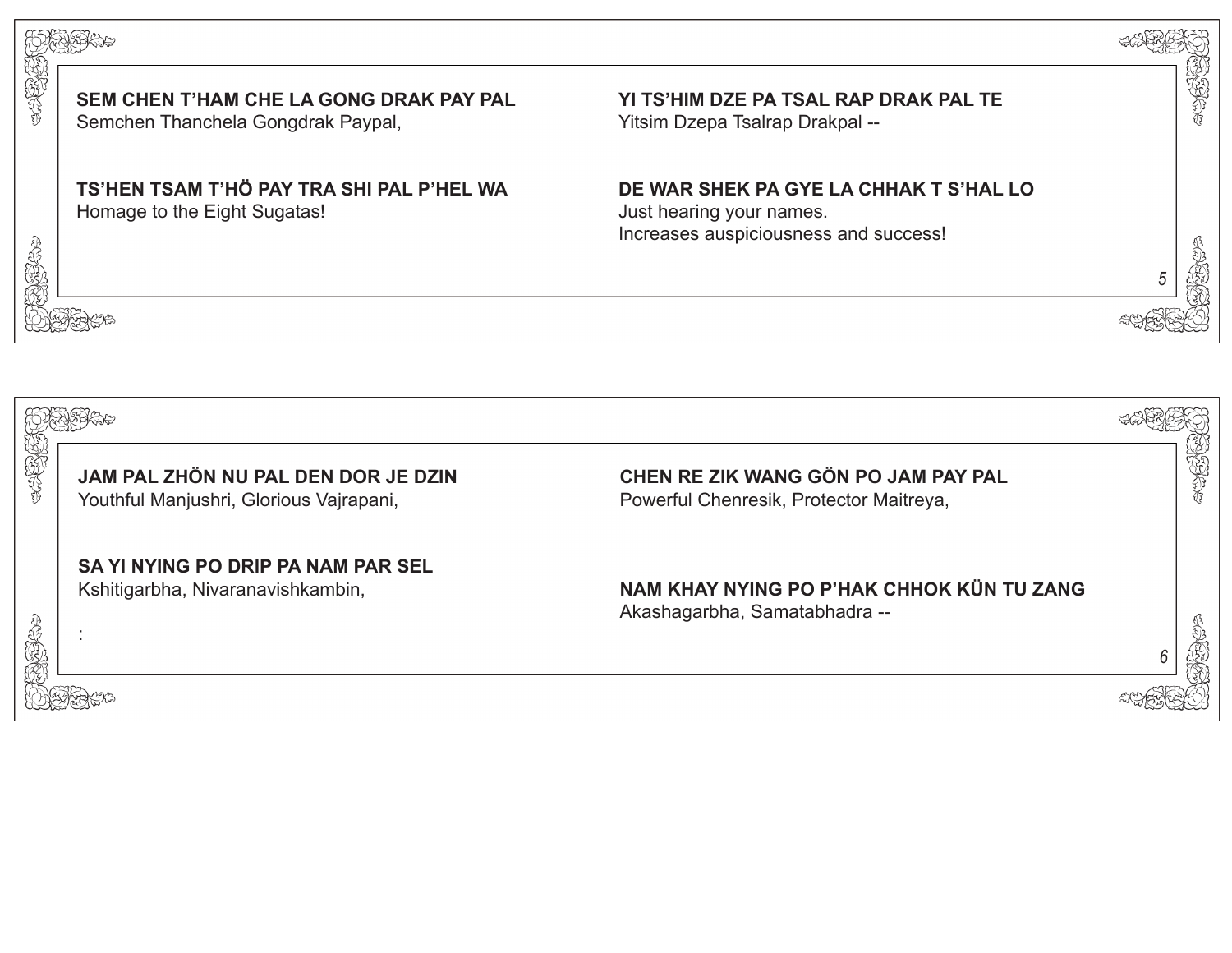



**UT PAL DOR JE PE KAR LU SHING DANG**

Homage to the Eight Bodhisattvas!

,

SERCTORS OF

近けたみ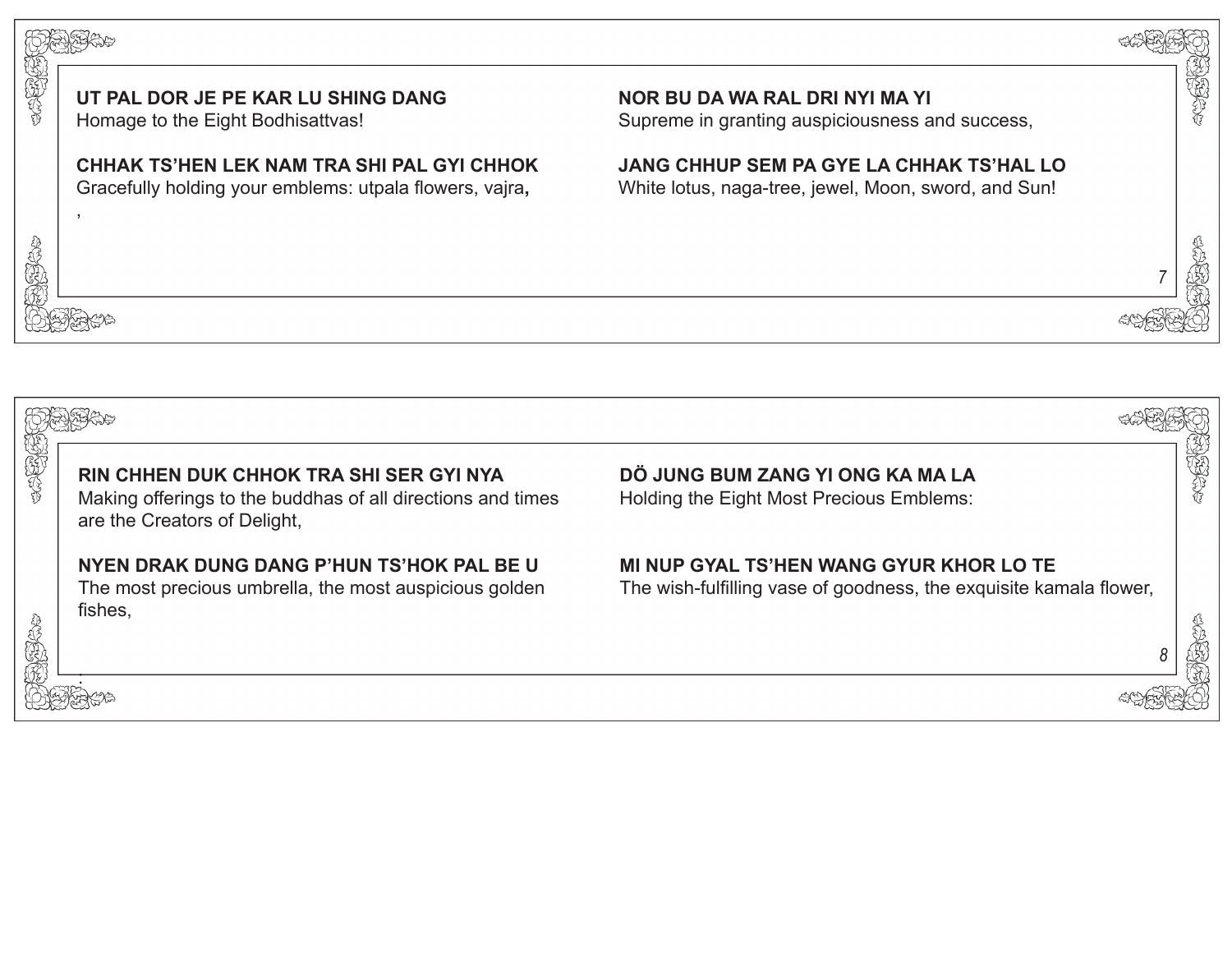

Protectors: Mahabrahma, Sambhu,

Narayana, Sahasrajna.

*10*

**P'HAK KYE PO DANG LU WANG MIK MI ZANG** Kings: Dritirashtra, Virudhaka,

**NAM T'HÖ SE TE LHA DZE KHOR LO DANG** Virupaksha, Lord of Nagas, Vaisravana.



The conch of fame and glory, the glorious knot of prosperity,

## **GEK SOK NGO WO DREN PAY PAL PEL WAY**

Homage to the Eight Auspicous Goddessess: Beauty, Garlands, Song, Dance, Flowers, Incense, Light, and Perfume!



, ,

RARA

SEEP SEEP

我好好吧